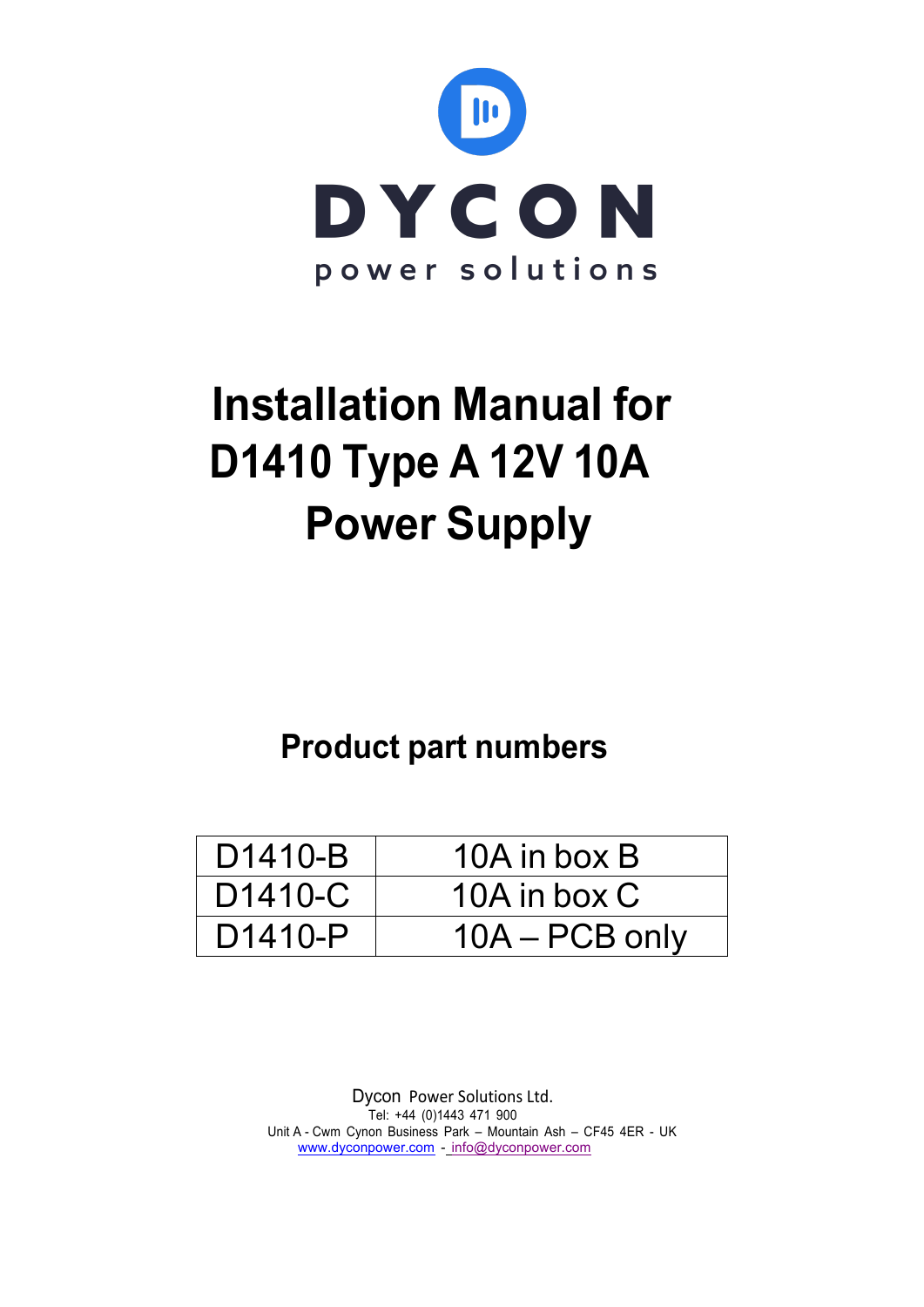### **1 Installation**



Remove PCB from the metal box by removing the two lower screws from the power supply board and unclipping the AC OK LED light guide. The light guide can then be pushed out of the mounting hole in box lip for board re-installation after the metal box has been fixed to the wall.

Mount the metal box onto the wall using the top centre keyhole slot for temporary fixing and then mark off the two lower fixing holes and drill, plug and fix for final position.

Remember to secure board back into the box before pushing the light guide in, taking care to align it with the LED.

Four 3.2mm mounting holes are available on 110mm x 150.7mm centres, PCB dimensions are 125.5mm x 163mm.

#### *1.1 Connecting AC Power*

The power supply has a three-way terminal block for Live, Earth and Neutral connections, and shall be connected to a fused, un-switched spur outlet. The outlet is to use a 3A fuse. The metal box and lid (via a spade connector and flying lead) will be connected to Earth

#### *1.2 12V power output*

The unit can be used in two modes, **either:**

- 1. Ten individual 1A fused outputs
- **Or**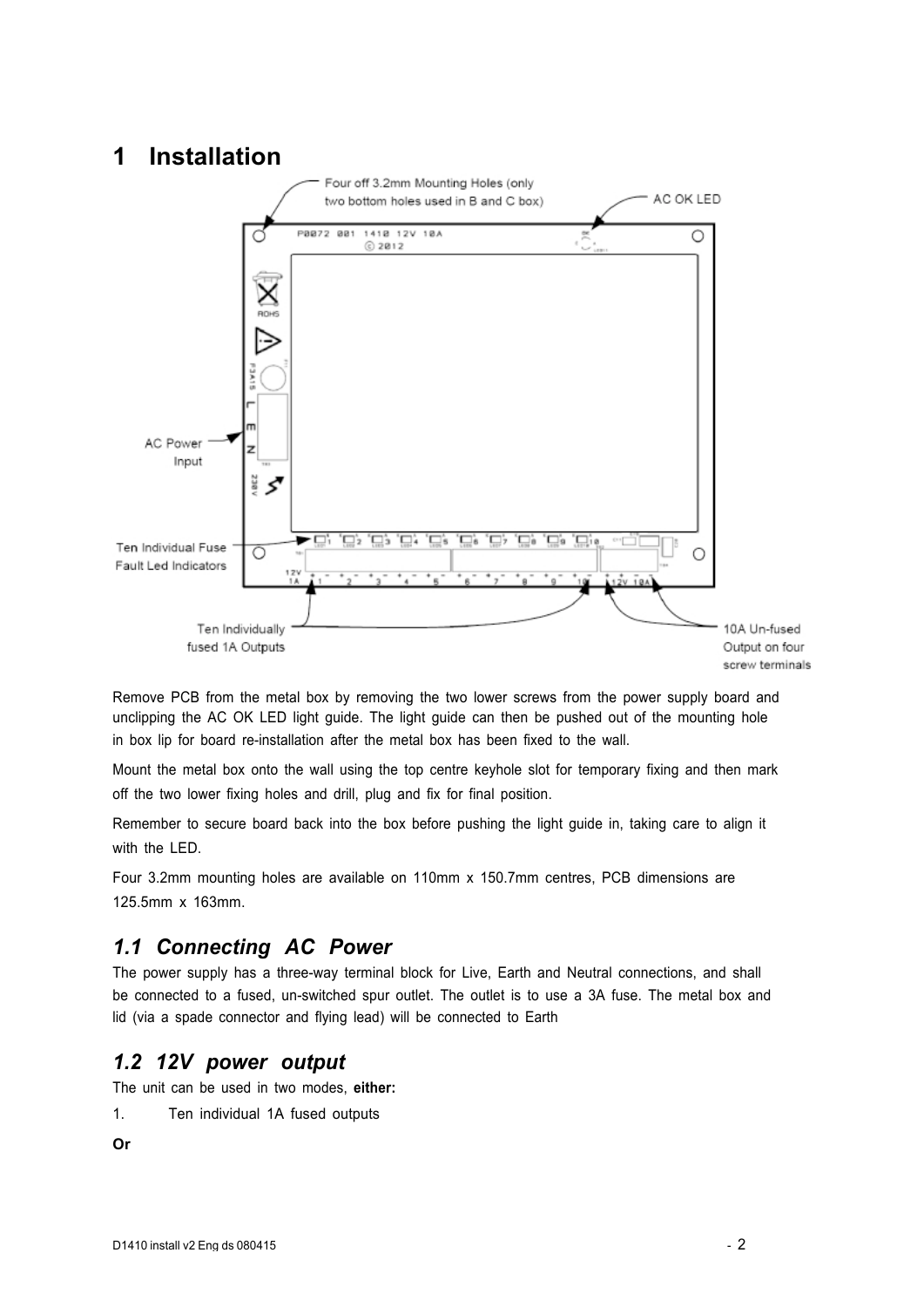2. A single 10A un-fused output available on four screw terminals to cater for multiple wire connections.

**NOTE** – you **cannot** use both modes at the same time.

If using the 10A output ensure that the wire is capable of carrying the current without excess heating or voltage drop.

The 10A output is short circuit protected, however it is advisable to use a fuse due to the high currents that might flow during a fault condition.

The ten 1A outputs are protected by individual resettable fuses, if a fuse trips the output can be restored by either removing the load and fault or switching off the power supply for one minute and then restoring power.

The outputs are normally floating and unconnected to earth. If earth reference is required then the 12V 10A screw terminals should be used.

#### *1.3 Indications*

The green AC OK LED is normally illuminated. The LED indicates a normal operational condition if AC power is present, the PSU is not overloaded and has not shut-down due to overheating.

The red fuse fault LEDs are normally extinguished and will illuminate when the output is either shorted or overloaded.

## **2 D15X8 output splitter**

The D15X8 is designed to connect to any Dycon power supply and provide up to 8 individually fused outputs. The D15X8 is supplied fitted with 8 fuses rated at  $\frac{1}{2}$  Amp, plus 2 fuses rated at 1 Amp in a spares bag. The installer may fit any combination of fuses, provided that the overall load does not exceed that provided by the power supply.

A red LED is provided for each output, which lights if the relevant fuse ruptures. In addition, a LED indicator is provided which lights when the input voltage is present. A 2-way Molex connector is provided for an LED visible from outside the housing to indicate if ANY fuse fails.